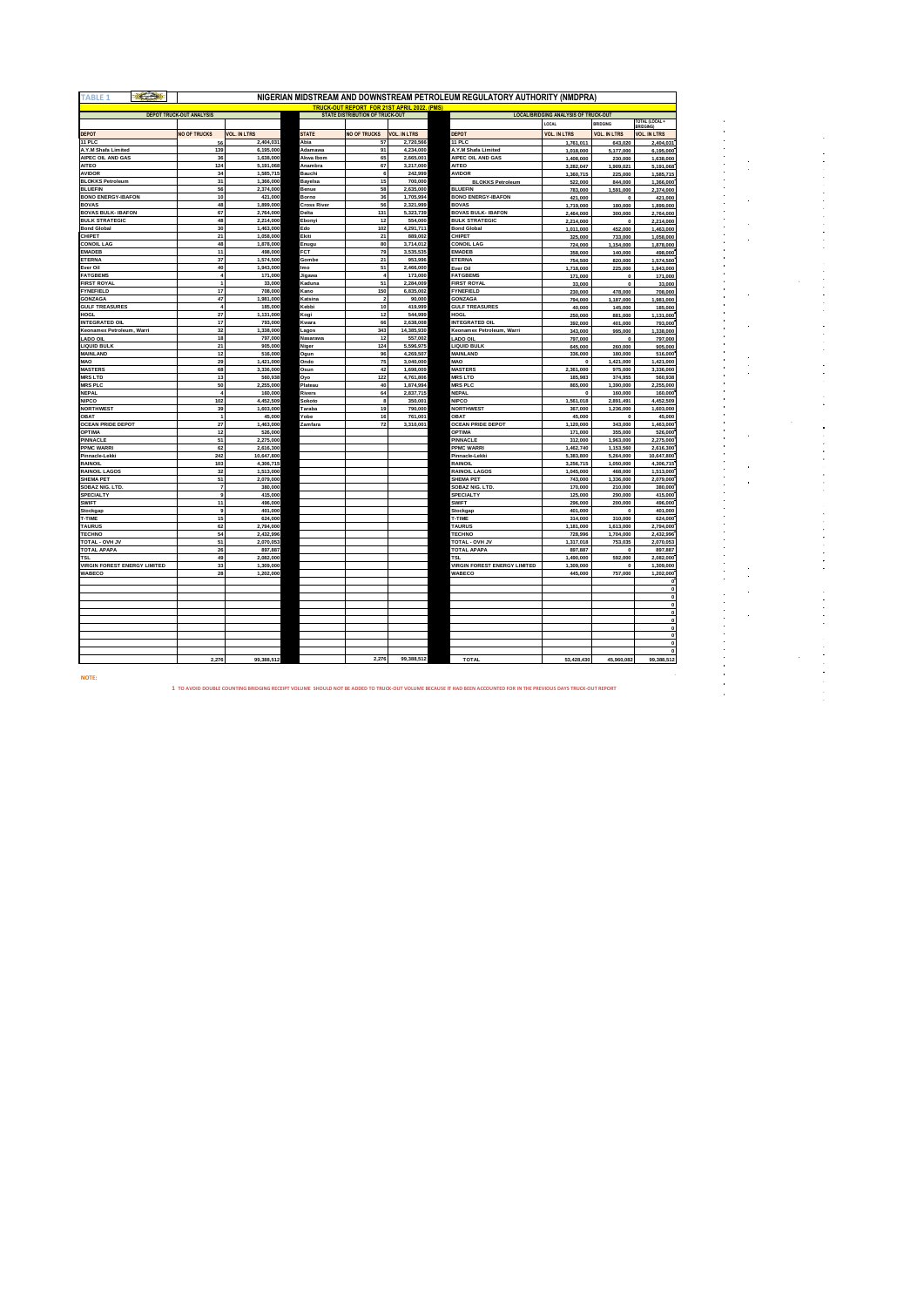| TABLE <sub>2</sub><br>$\bigcirc$                                   |                                                   |                                    |                             |                              |                         | NIGERIAN MIDSTREAM AND DOWNSTREAM PETROLEUM REGULATORY AUTHORITY (NMDPRA) |                                                                                                         |                        |                            |                                                              |                         |
|--------------------------------------------------------------------|---------------------------------------------------|------------------------------------|-----------------------------|------------------------------|-------------------------|---------------------------------------------------------------------------|---------------------------------------------------------------------------------------------------------|------------------------|----------------------------|--------------------------------------------------------------|-------------------------|
|                                                                    |                                                   |                                    |                             |                              |                         | DISPATCHES REPORT FOR 21ST APRIL 2022. (PMS)                              |                                                                                                         |                        |                            |                                                              |                         |
| LOCAL COMPONENT + BRIDGING RECEIPT COMPONENT + LOCAL LOADING OF    | <b>DEPOT DISPATCHES ANALYSIS</b>                  |                                    |                             | <b>LOCAL COMPONENT</b>       |                         |                                                                           | <b>STATE RECEIPT OF DISPATCHES</b><br>RIDGING RECEIPT COMPONENT + LOCAL LOADING OF DECANTED PMS - NEWLY |                        |                            | TOTAL (LOCAL COMPONENT + BRIDGING RECEIPT + LOCAL LOADING    |                         |
| DEPOT                                                              | DECANTED PMS - NEWLY DECANTED PMS<br>NO OF TRUCKS | <b>VOL. IN LTRS</b>                | <b>STATE</b>                | NO OF TRUCKS VOL. IN LTRS    |                         | <b>STATE</b>                                                              | <b>DECANTED PMS</b><br><b>NO OF TRUCKS</b>                                                              | <b>VOL. IN LTRS</b>    | <b>STATE</b>               | OF DECANTED PMS - NEWLY DECANTED PMS)<br><b>NO OF TRUCKS</b> | <b>VOL. IN LTRS</b>     |
| 11P C                                                              | <b>LOCAL COMPONENT OF TRUCKOUT</b><br>41          | 1,761,011                          | Abia<br>Adamawa             | 42<br>O                      | 2,015,000               | Abia<br>Adamawa                                                           |                                                                                                         | 145,000<br>1,235,000   | Abia<br>Adamawa            | 45<br>26                                                     | 2,160,000<br>1,235,000  |
| A.Y.M Shafa Limited                                                | 22                                                | 1,018,000                          | Akwa Ibom                   | 64                           | 2,629,000               | Akwa Ibom                                                                 | 26                                                                                                      |                        | Akwa Ibom                  | 64                                                           | 2,629,000               |
| AIPEC OIL AND GAS<br>AITEO                                         | 31<br>82                                          | 1,408,000<br>3,282,047             | Anambra<br>Bauchi           | 24<br>,                      | 1,148,000               | Anambra<br>Bauchi                                                         | 35<br>31                                                                                                | 1,859,999<br>1,488,000 | Anambra<br>Bauchi          | 59<br>31                                                     | 3,007,999<br>1,488,000  |
| <b>AVIDOR</b><br><b>BLOKKS Petroleum</b>                           | 29<br>$12$                                        | 1,360,715<br>522,000               | Bayelsa<br>Benue            | 15<br>$\bf{0}$               | 700,000                 | Bayelsa<br><b>Benue</b>                                                   | $\mathbf{0}$<br>14                                                                                      | 657,003                | Bayelsa<br>Benue           | 15<br>14                                                     | 700,000<br>657,003      |
| <b>BLUEFIN</b><br><b>BONO ENERGY-IBAFON</b>                        | 20<br>10                                          | 783,000<br>421,000                 | Borno<br><b>Cross River</b> | $\overline{0}$<br>48         | 1.972.000               | Borno<br><b>Cross Rive</b>                                                | 10 <sup>10</sup><br>$\mathbf{1}$                                                                        | 479,000                | Borno<br><b>Cross Rive</b> | 10 <sup>1</sup><br>49                                        | 479,000                 |
| <b>BOVAS</b>                                                       | 44                                                | 1,719,000                          | Delta                       | 127                          | 5,143,739               | Delta                                                                     | $\mathbf{0}$                                                                                            | 45,001                 | Delta                      | 127                                                          | 2,017,001<br>5,143,739  |
| <b>BOVAS BULK- IBAFON</b><br><b>BULK STRATEGIC</b>                 | 60<br>48                                          | 2.464.000<br>2,214,000             | Ebonyi<br>Edo               | 5<br>87                      | 235,000<br>3,640,716    | Ebonyi<br>Edo                                                             | 8<br>14                                                                                                 | 358,000<br>616,010     | Ebonyi<br>Edo              | 13<br>101                                                    | 593,000<br>4,256,726    |
| <b>Bond Global</b><br>CHIPET                                       | 21<br>$\overline{7}$                              | 1,011,000<br>325,000               | Ekiti<br>Enugu              | 18<br>٥.                     | 752,002<br>413,000      | Ekiti<br>:nugu                                                            | $\overline{4}$<br>20                                                                                    | 173,000<br>970,003     | Ekiti<br>Enugu             | 22<br>29                                                     | 925,002<br>1,383,003    |
| CONOIL LAG<br><b>EMADEB</b>                                        | 21<br>$\mathbf{a}$                                | 724,000<br>358,000                 | <b>FCT</b><br>Gombe         | $\mathbf{0}$<br>$\mathbf{a}$ |                         | FCT<br>Gombe                                                              | 60                                                                                                      | 3,000,008<br>238,000   | FCT<br>Gombe               | 60<br>5                                                      | 3,000,008<br>238,000    |
| <b>ETERNA</b><br>Ever Oil                                          | 19<br>36                                          | 754,500<br>1.718.000               | Imo<br>Jigawa               | 48<br>$\mathbf{0}$           | 2,331,000               | <b>Imo</b><br>Jigawa                                                      | $\overline{ }$<br>8                                                                                     | 130,000<br>357.007     | Im o<br>Jigawa             | 50<br>8                                                      | 2,461,000<br>357,007    |
| <b>FATGBEMS</b>                                                    | $\overline{4}$                                    | 171,000                            | Kaduna                      | $\mathbf 0$                  |                         | Kaduna                                                                    | 51                                                                                                      | 2,233,992              | Kaduna                     | 51                                                           | 2,233,992               |
| <b>FIRST ROYAL</b><br><b>FYNEFIELD</b>                             | $\overline{1}$<br>6                               | 33,000<br>230,000                  | Kano<br>Katsina             | $\mathbf 0$<br>$\bullet$     |                         | Kano<br>Katsina                                                           | 49<br>49                                                                                                | 2.282.996<br>2,223,996 | Kano<br>Katsina            | 49<br>49                                                     | 2.282.996<br>2.223.996  |
| GONZAGA<br><b>GULF TREASURES</b>                                   | 20<br>$\ddot{\phantom{0}}$                        | 794,000<br>40,000                  | Kebbi<br>Kogi               | $\mathbf 0$                  |                         | Kebbi<br>Kogi                                                             | 21<br>13                                                                                                | 938,017<br>600,005     | Kebbi<br>Kogi              | 21<br>13                                                     | 938,017<br>600,005      |
| <b>HOGL</b><br><b>INTEGRATED OIL</b>                               | $\mathbf{a}$                                      | 250,000<br>392,000                 | Kwara<br>.agos              | 64<br>339                    | 2,560,008<br>14,205,930 | (wara<br>agos                                                             | 19<br>$\mathbf{0}$                                                                                      | 698,000                | Kwara<br>Lagos             | 83<br>339                                                    | 3,258,008<br>14,205,930 |
| Keonamex Petroleum, Warri                                          | $\overline{9}$                                    | 343,000                            | Nasarawa                    | $\Omega$                     |                         | <b>Nasaraw</b>                                                            | 14                                                                                                      | 626,500                | Nasarawa                   | 14                                                           | 626,500                 |
| <b>LADO OIL</b><br><b>LIQUID BULK</b>                              | 18<br>15                                          | 797,000<br>645,000                 | Niger<br>Ogun               | $\mathbf{0}$<br>96           | 4.269.507               | Niger<br>Ogun                                                             | 20<br>$\overline{\mathbf{3}}$                                                                           | 893,002<br>130,004     | Niger<br>Ogun              | 20<br>99                                                     | 893,002<br>4,399,511    |
| <b>MAINLAND</b><br>MAO                                             | 8<br>$\bullet$                                    | 336,000<br>$\overline{\mathbf{0}}$ | Ondo<br>Osun                | 56<br>40                     | 2,307,000<br>1,613,008  | Ondo<br>Osun                                                              | 10<br>32                                                                                                | 384,002<br>1,218,994   | Ondo<br>Osun               | 66<br>72                                                     | 2.691.002<br>2,832,002  |
| <b>MASTERS</b><br><b>MRS LTD</b>                                   | 47<br>5                                           | 2,361,000<br>185,983               | Oyo<br>Plateau              | 119                          | 4,655,805               | Oyo<br>Plateau                                                            | $\bullet$<br>19                                                                                         | 678,006                | Oyo<br>Plateau             | 119<br>19                                                    | 4,655,805<br>678,006    |
| <b>MRS PLC</b><br><b>NFPAL</b>                                     | 22                                                | 865,000                            | Rivers<br>Sokoto            | 64<br>$\Omega$               | 2,837,715               | <b>Rivers</b><br>inkoto                                                   | $\mathbf{0}$                                                                                            |                        | Rivers<br>Sokoto           | 64<br>$\bullet$                                              | 2,837,715               |
| <b>NIPCO</b>                                                       | $\Omega$<br>38                                    | $\Omega$<br>1,561,018              | Taraba                      | ol                           |                         | Taraba                                                                    | $\bullet$<br>17                                                                                         | 430,002<br>730,999     | Taraba                     | 17                                                           | 430,002<br>730,999      |
| <b>NORTHWEST</b><br><b>OBAT</b>                                    | 10<br>$\mathbf{1}$                                | 367,000<br>45,000                  | Yobe<br>Zamfara             | $\mathbf{0}$<br>$\Omega$     |                         | obe<br>Zamfara                                                            | 28                                                                                                      | 1,399,990<br>334,995   | Yobe<br>Zamfara            | 28<br>×                                                      | 1,399,990<br>334,995    |
| <b>OCEAN PRIDE DEPOT</b><br><b>OPTIMA</b>                          | 20<br>$\overline{4}$                              | 1,120,000<br>171,000               |                             |                              |                         |                                                                           |                                                                                                         |                        |                            |                                                              |                         |
| PINNACLE                                                           | 8                                                 | 312,000                            |                             |                              |                         |                                                                           |                                                                                                         |                        |                            |                                                              |                         |
| PPMC WARRI<br>Pinnacle-Lekki                                       | 36<br>130                                         | 1,462,740<br>5,383,800             |                             |                              |                         |                                                                           |                                                                                                         |                        |                            |                                                              |                         |
| RAINOIL<br><b>RAINOIL LAGOS</b>                                    | 79<br>$\bf 22$                                    | 3,256,715<br>1,045,000             |                             |                              |                         |                                                                           |                                                                                                         |                        |                            |                                                              |                         |
| <b>SHEMA PET</b><br><b>SOBAZ NIG. LTD</b>                          | 20<br>$\mathbf{3}$                                | 743,000<br>170,000                 |                             |                              |                         |                                                                           |                                                                                                         |                        |                            |                                                              |                         |
| SPECIALTY<br>SWIFT                                                 | $\mathbf{3}$<br>$\overline{7}$                    | 125,000<br>296,000                 |                             |                              |                         |                                                                           |                                                                                                         |                        |                            |                                                              |                         |
| Stockgap                                                           | g                                                 | 401,000                            |                             |                              |                         |                                                                           |                                                                                                         |                        |                            |                                                              |                         |
| T-TIME<br>TAURUS                                                   | $\bf{8}$<br>28                                    | 314,000<br>1,181,000               |                             |                              |                         |                                                                           |                                                                                                         |                        |                            |                                                              |                         |
| <b>TECHNO</b><br>TOTAL - OVH JV                                    | 17<br>33                                          | 728,996<br>1,317,018               |                             |                              |                         |                                                                           |                                                                                                         |                        |                            |                                                              |                         |
| <b>TOTAL APAPA</b><br><b>TSL</b>                                   | 26<br>35                                          | 897.887<br>1.490.000               |                             |                              |                         |                                                                           |                                                                                                         |                        |                            |                                                              |                         |
| <b>VIRGIN FOREST ENERGY LIMITED</b><br><b>WABECO</b>               | 33<br>12                                          | 1,309,000<br>445,000               |                             |                              |                         |                                                                           |                                                                                                         |                        |                            |                                                              |                         |
|                                                                    |                                                   |                                    |                             |                              |                         |                                                                           |                                                                                                         |                        |                            |                                                              |                         |
|                                                                    |                                                   |                                    |                             |                              |                         |                                                                           |                                                                                                         |                        |                            |                                                              |                         |
|                                                                    |                                                   |                                    |                             |                              |                         |                                                                           |                                                                                                         |                        |                            |                                                              |                         |
|                                                                    |                                                   |                                    |                             |                              |                         |                                                                           |                                                                                                         |                        |                            |                                                              |                         |
|                                                                    |                                                   |                                    |                             |                              |                         |                                                                           |                                                                                                         |                        |                            |                                                              |                         |
|                                                                    |                                                   |                                    |                             |                              |                         |                                                                           |                                                                                                         |                        |                            |                                                              |                         |
| BRIDGING RECEIPT COMPONENT + LOCAL LOADING OF DECANTED PMS - NEWLY |                                                   |                                    |                             |                              |                         |                                                                           |                                                                                                         |                        |                            |                                                              |                         |
| ABA                                                                | <b>DECANTED PMS</b><br>6                          | 330,000                            |                             |                              |                         |                                                                           |                                                                                                         |                        |                            |                                                              |                         |
| ENUGU<br>GOMBE                                                     | 62                                                | 3,133,002<br>428,000               |                             |                              |                         |                                                                           |                                                                                                         |                        |                            |                                                              |                         |
| GUSAU<br><b>JOS</b>                                                | 40                                                | 1,793,014                          |                             |                              |                         |                                                                           |                                                                                                         |                        |                            |                                                              |                         |
| <b>KADUNA DEPOT</b>                                                | 31<br>55                                          | 1,201,006<br>2.418.992             |                             |                              |                         |                                                                           |                                                                                                         |                        |                            |                                                              |                         |
| KANO<br><b>MAIDUGURI</b>                                           | 138<br>15                                         | 6.523.989<br>719,000               |                             |                              |                         |                                                                           |                                                                                                         |                        |                            |                                                              |                         |
| <b>MAKURDI</b><br><b>MINNA</b>                                     | 30<br>12                                          | 1.359.501<br>533,001               |                             |                              |                         |                                                                           |                                                                                                         |                        |                            |                                                              |                         |
| <b>PPMC BENIN</b><br><b>PPMC CALABAR</b>                           | 15                                                | 661,010<br>45,001                  |                             |                              |                         |                                                                           |                                                                                                         |                        |                            |                                                              |                         |
| <b>PPMC IBADAN</b>                                                 | 31                                                | 1,185,994                          |                             |                              |                         |                                                                           |                                                                                                         |                        |                            |                                                              |                         |
| PPMC ILORIN<br><b>PPMC MOSIMI</b>                                  | 20                                                | 731,000<br>130,004                 |                             |                              |                         |                                                                           |                                                                                                         |                        |                            |                                                              |                         |
| PPMC ORE<br><b>SULEJA</b>                                          | 14<br>85                                          | 557.002<br>4.130.015               |                             |                              |                         |                                                                           |                                                                                                         |                        |                            |                                                              |                         |
| YOLA                                                               | 36                                                | 1,675,000                          |                             |                              |                         |                                                                           |                                                                                                         |                        |                            |                                                              |                         |
|                                                                    |                                                   |                                    |                             |                              |                         |                                                                           |                                                                                                         |                        |                            |                                                              |                         |
| <b>TOTAL</b>                                                       | 1.868                                             | 80.982.961                         | <b>TOTAL</b>                | 1.265                        | 53,428,430              | <b>TOTAL</b>                                                              |                                                                                                         | 27,554,531             | <b>TOTAL</b>               | 1.868                                                        | 80.982.961              |

**NOTE:**